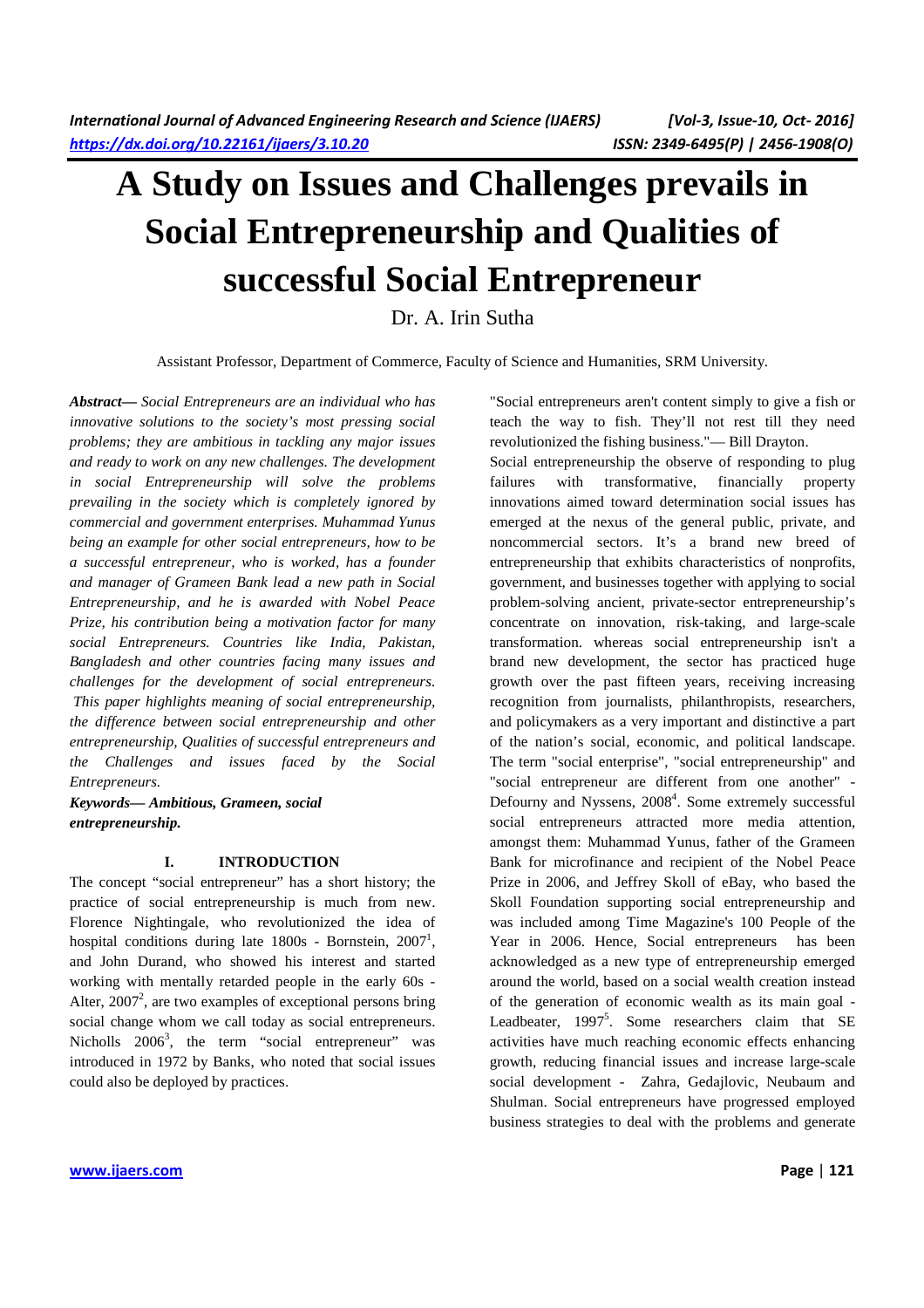revenues. Finally, the increased competition within the nonprofit sector to get donations and grants has led to the need to professionalize the activities undertaken with the aim of reducing financial dependence and so guarantee their economic stability for the development of their social mission- Perrini, 2006<sup>6</sup>. Social movements that over the last couple of decades have begun promoting social entrepreneurship comprise e.g. Ashoka Foundation (Bill Drayton), the Skoll Foundation (Jeff Skoll), and Schwab Foundation (Hilde and Klaus Schwab). "India has been portrayed as a fancy place to induce things done politically, culturally and geographically. However its complexities that make to the most effective innovation. On the other hand, India has been celebrated as the leader for social entrepreneurship globally. When problem is are complex, high level of innovation is automatically born to solve it. International collaborations will continue to forge the best solutions for not just India, but showcase it as a solution for the world, Solving social issues require advanced thinking in all aspects including grant creating techniques, use of the new technology and innovation, large scale systemic thinking etc. I have seen that Swiss thinking is that most fitted and can add the most effective value when it comes to solving such advanced social problems in this region. It's not just about identifying them, but working together and co-creating long term solutions which shift societal thinking fundamentally." **-** Vishnu Swaminathan  $2015^7$ .

### **Qualities of Social Entrepreneurs**

**Ambitious:** Social entrepreneurs tackle major social problems, from increased college enrollment rate of lowincome students to fighting poverty. They operate in all kinds of organizations: innovative nonprofits, socialpurpose ventures, and hybrid organizations that mix elements of nonprofit and for-profit organizations.

**Mission driven:** Generating social value not wealth is the central criterion of a successful social entrepreneur. While wealth creation may be part of the process, it is not an end in itself. Promoting systemic social change is the real objective.

**Strategic:** Like business entrepreneurs, social entrepreneurs see and act upon what others miss: opportunities to improve systems create solutions and invent new approaches that create social value. And like the best business entrepreneurs, social entrepreneurs are intensely focused and hard-driving in their pursuit of a social vision.

**Resourceful:** Because social entrepreneurs operate within a social context rather than the business world, they have

limited access to capital and traditional market support systems. As a result, social entrepreneurs must be skilled at mobilizing human, financial and political resources.

**Results oriented:** Social entrepreneurs are driven to produce measurable returns. These results transform existing realities, open up new pathways for the marginalized and disadvantaged, and unlock society's potential to effect social change.

| <b>Social</b><br><b>Entreprene</b><br>urship &<br><b>Entreprene</b><br>urs | <b>Definition</b>                                                                                                                                                                                                                                                                       |  |  |  |  |
|----------------------------------------------------------------------------|-----------------------------------------------------------------------------------------------------------------------------------------------------------------------------------------------------------------------------------------------------------------------------------------|--|--|--|--|
| Saïd<br><b>Busines</b><br>s<br>School<br>2005                              | Social entrepreneurship may be<br>defined as a professional, innovative,<br>and sustainable approach to systemic<br>change that resolves social market<br>failures and grasps opportunities.                                                                                            |  |  |  |  |
| Alvord,<br>Brown, &<br>Letts $2004^8$                                      | Social entrepreneurship creates<br>innovative solutions to immediate<br>social problems and mobilizes the<br>ideas, capacities, resources, and social<br>arrangements required for sustainable<br>social transformations.                                                               |  |  |  |  |
| <b>Bornstein</b><br>$2004^9$                                               | Social entrepreneurs are people with new<br>ideas to address major problems who are<br>relentless in the pursuit of their visions,<br>people who simply will not take "no" for<br>an answer, who will not give up until<br>they have spread their ideas as far as they<br>possibly can. |  |  |  |  |

### **II. REVIEW OF LITERATURE**

The idea that entrepreneurs are different from nonentrepreneurs is commonly held and justifies the body of literature that evolved from exploring and explaining abilities, personality traits, and preferences at the level of the individual entrepreneur, Birley & Westhead, 1994; Blanchflower & Meyer, 1994<sup>10</sup>; Evans & Jovanovic, 1989. The Social Enterprise tradition represented by three contributions within this perspective, takes more individual characteristics into account. Besides skills these three contributions also consider background and experience, motives, and discourse. With the exception of - Turner and Martin 2005; Turner and Martin  $2005<sup>11</sup>$  - which focuses on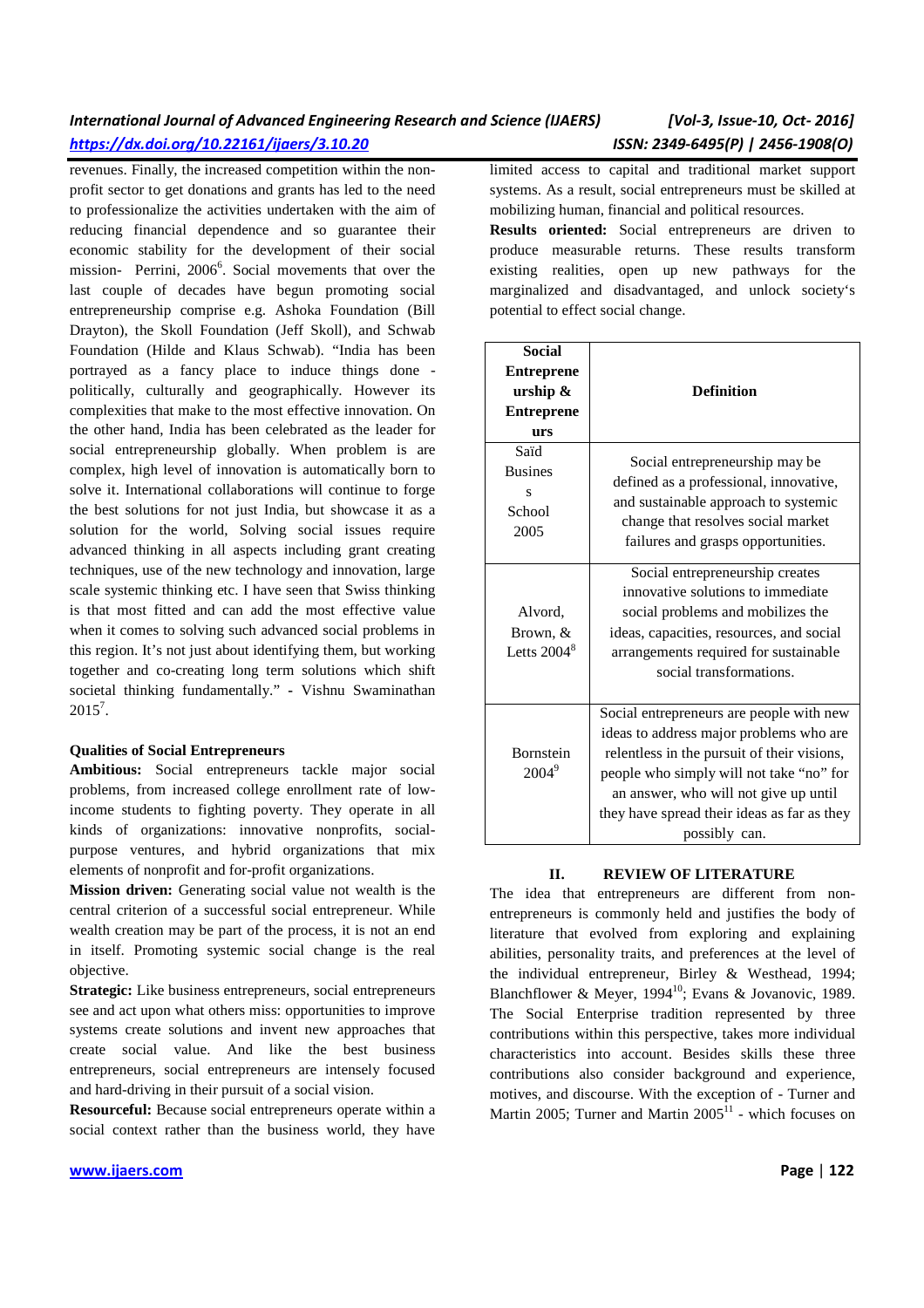the capacities that community based projects need in order to cope with a changing policy environment, makes a distinction between managerial and entrepreneurial skills. Managerial skills are comprised of skills such as managing budgets, monitoring outcomes, and administrating a funded program, while entrepreneurial skills incorporate skills such as taking risks, raising funds, partnership and networking, and delivering innovative work.

Sharir and Lerner  $2006^{12}$  - The entrepreneur starts out depending on the resources of the network to which he belongs and entrepreneur proactively creates a network and has to invest time and effort in its construction. Therefore, both using and building networks are of significance to a social entrepreneur. Van der Scheer  $2007<sup>13</sup>$  - It is hypothesized that the quality of being entrepreneurial, defined as a combination of role perception and managerial practice, is shaped by the managerial background, "to have attended several managerial courses" and "to have acquired experience in a range of management positions" are indicators for an entrepreneurial mind. Entrepreneurialminded executives are more likely to behave in an entrepreneurial way, as an active management style, an external orientation, and a greater attention to strategic issues. The outcomes support the hypothesis that entrepreneurship is likely to be shaped by the managerial background. Parkinson and Howorth –  $2008^{14}$ , the collective logic that dominates the discourse on social entrepreneurship is that business and entrepreneurship are the way forward for social enterprises. Their study investigates whether or not this dominant logic is reflected in the actual discourse of people 'doing' social entrepreneurship.

Social entrepreneurs are driven by combinations of various motives. Some of these motives are comparable to those of their commercial counterparts (i.e., self-fulfillment, achievement, and occupational independence), while other motives are specific to the case of the social entrepreneur (i.e., personal rehabilitation, search for solutions to individual distress, and fulfillment of obligations to one's community by meeting local needs or addressing social issues - Sharir & Lerner, 2006.

# **III. RESEARCH METHODOLOGY**

#### **Objectives of the Study:**

1. To know the concept and meaning of social entrepreneurship.

2. To study the required qualities to be a successful entrepreneur.

3. To study the Issues and challenges faced in the social entrepreneurship.

4. To suggest and recommend the Social entrepreneurs to overcome the issues and challenges in Social entrepreneurship.

### **Sample Size:**

The research work is empirical in nature, Questionnaire designed and distributed, 250 valid samples are considered for the study.

## **IV. ANALYSIS AND INFERENCE**

*Table.4.1: Shows Reliability of data:* 

| <b>Reliability Statistics</b> |            |  |  |
|-------------------------------|------------|--|--|
| Cronbach's                    | N of Items |  |  |
| Alpha                         |            |  |  |
| .921                          |            |  |  |

*Table.4.2: Shows the KMO Bartlett's Test:* 

| <b>KMO and Bartlett's Test</b>                      |                    |          |  |  |
|-----------------------------------------------------|--------------------|----------|--|--|
| Kaiser-Meyer-Olkin Measure of Sampling<br>Adequacy. | .874               |          |  |  |
| Bartlett's Test of                                  | Approx. Chi-Square | 4146.241 |  |  |
| Sphericity                                          | df                 |          |  |  |
|                                                     | Sig.               |          |  |  |

*Table. 4.3: Shows the Quartiles of data:* 

| <b>Statistics</b> |         |        |  |  |
|-------------------|---------|--------|--|--|
| Total of factors  |         |        |  |  |
|                   | Valid   | 250    |  |  |
|                   | Missing |        |  |  |
|                   | 25      | 112.50 |  |  |
| Percentiles       | 50      | 129.00 |  |  |
|                   | 75      | 139.00 |  |  |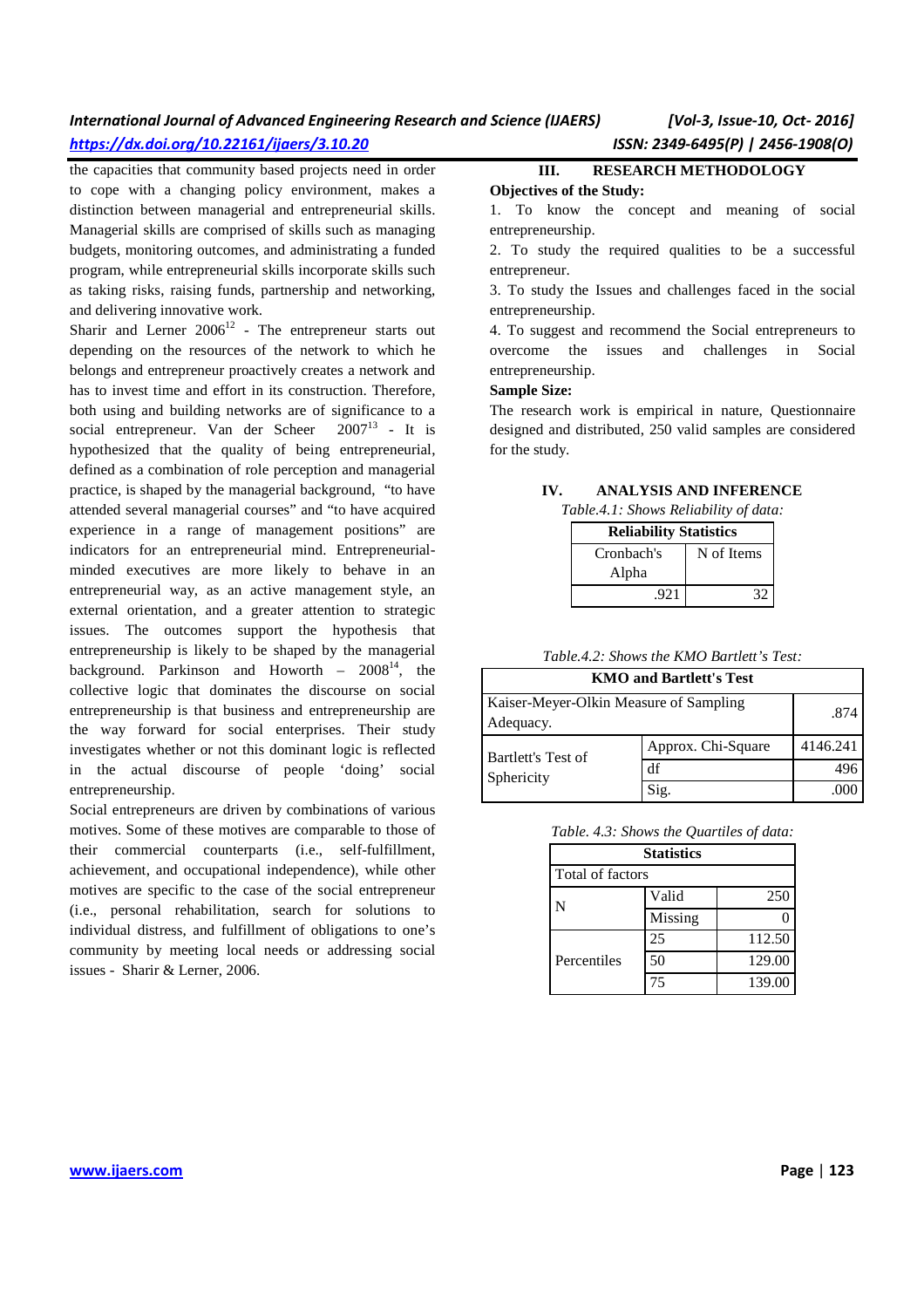| Table. 4.4: Shows the One way ANOVA Duncan Multiple range test (DMRT) |          |                    |                    |                    |                  |                    |                |
|-----------------------------------------------------------------------|----------|--------------------|--------------------|--------------------|------------------|--------------------|----------------|
| <b>Factors</b>                                                        | Mean/S.D |                    | Age group in Years |                    |                  | F.<br><b>Value</b> | <b>P.Value</b> |
|                                                                       |          | $21 - 25$          | $26 - 29$          | $30 - 35$          | 36 &<br>Above    |                    |                |
| Challenges Prevail in Social                                          | Mean     | $56.75^{\circ}$    | $60.48^{\rm a}$    | $60.63^{\text{a}}$ | $68.68^{\rm b}$  | 11.610             | $< 0.001**$    |
| Entrepreneurship                                                      | S.D      | 8.29               | 7.78               | 7.37               | 8.61             |                    |                |
| <b>Oualities of Social Entrepreneur</b>                               | Mean     | 26.09 <sup>a</sup> | $28.30^{b}$        | $28.63^{b}$        | $31.84^c$        | 14.621             | $< 0.001**$    |
|                                                                       | S.D      | 4.38               | 5.05               | 4.63               | 2.34             |                    |                |
| Issues of Social Entrepreneurship                                     | Mean     | $38.96^{\circ}$    | 41.90 <sup>b</sup> | $41.88^{b}$        | $47.16^{\circ}$  | 16.960             | $< 0.001**$    |
|                                                                       | S.D      | 5.45               | 6.18               | 5.43               | 3.625            |                    |                |
| Overall factor                                                        | Mean     | $121.80^a$         | $130.68^{\rm b}$   | $131.13^{b}$       | $147.68^{\circ}$ | 13.699             | $< 0.001**$    |
|                                                                       | S.D      | 15.79              | 17.50              | 16.22              | 12.36            |                    |                |

Denotes: \*\* denote to 1% level of significance

*Table. 4.5: Shows the Fried man test* 

| <b>Factors</b>          | <b>Mean</b><br>Rank | <b>Chisquare</b> | <b>P</b> Value |  |  |
|-------------------------|---------------------|------------------|----------------|--|--|
| Challenges Prevails in  |                     |                  |                |  |  |
| Social                  | 2.99                | 758.510          | $<0.001**$     |  |  |
| Entrepreneurship        |                     |                  |                |  |  |
| Qualities of            | 3.05                |                  |                |  |  |
| Entrepreneur            |                     |                  |                |  |  |
| <b>Issues of Social</b> | 2.51                |                  |                |  |  |
| Entrepreneurship        |                     |                  |                |  |  |
| Overall                 |                     |                  |                |  |  |
| Entrepreneurial         | 4.00                |                  |                |  |  |
| Effectiveness           |                     |                  |                |  |  |

Denotes: \*\* denote to 1% level of significance

#### **Inference:**

The reliability for 32 items is 0.921. Even if one of the 32 items is deleted the Cronbach's Alpha value will be reduced. This indicates that the reliability for all items is higher. Kaiser-Meyer-Olkin measure of sampling adequacy is 0.874 and Bartlett's Test of Sphericity and approximate Chi-square value is 4146.241 which are statistically significant at 5% level. Therefore, it can be concluded that the sample size is adequate. The Quartile table shows 112.50 in 25 percentile, 129.00 in 50 percentile and 135 in 75 percentile.

\*\* Since P value less than 0.001 the null hypothesis is rejected at 1% level of significance with regard to Challenges prevail in Social entrepreneurship, Qualities of entrepreneur, Issues of Social entrepreneurship and Overall entrepreneurship effectiveness. Hence there is significance

among age group with respect Challenges prevail in Social entrepreneurship, Qualities of entrepreneur, Issues of Social entrepreneurship and Overall entrepreneurship effectiveness based on Duncan multiple range test (DMRT) the age group of 21-25 in all the four factors is significantly differ with 26-29, 30-35 and 36 above at 5% level but there is no significant difference between 21-25 and 30-35 and 36 above respect to all the factors, Hence it is proved Age group of the respondents have different opinion towards all the four factors.

\*\* Since P value is less than 0.001 the null hypothesis is rejected at1% level of significance hence concluded that there is significant difference in mean rank of factors of dependent based on mean rank Overall Entrepreneurial Effectiveness higher mean value 4.00 which reveals Social entrepreneurs significantly agreed there is a Issues and Challenges for them and also they responded qualities are required to be successful entrepreneur, followed by 3.00 Qualities of entrepreneur, Challenges prevails in Social entrepreneurship 2.99 and Issue of Social entrepreneurship 2.51.

### **V. CONCLUSION**

Hence I conclude that social entrepreneurship has emerged to a greater extent and is well appreciated. The bottom of the pyramid is getting benefitted due to social entrepreneurship. The social entrepreneur needs to be innovative, socially aware and ready to take risk. There are many challenges faced by the social entrepreneurs like conveying the business idea, working remotely, getting fund, government approval, competition from others, acquiring technologies, promoting awareness and getting